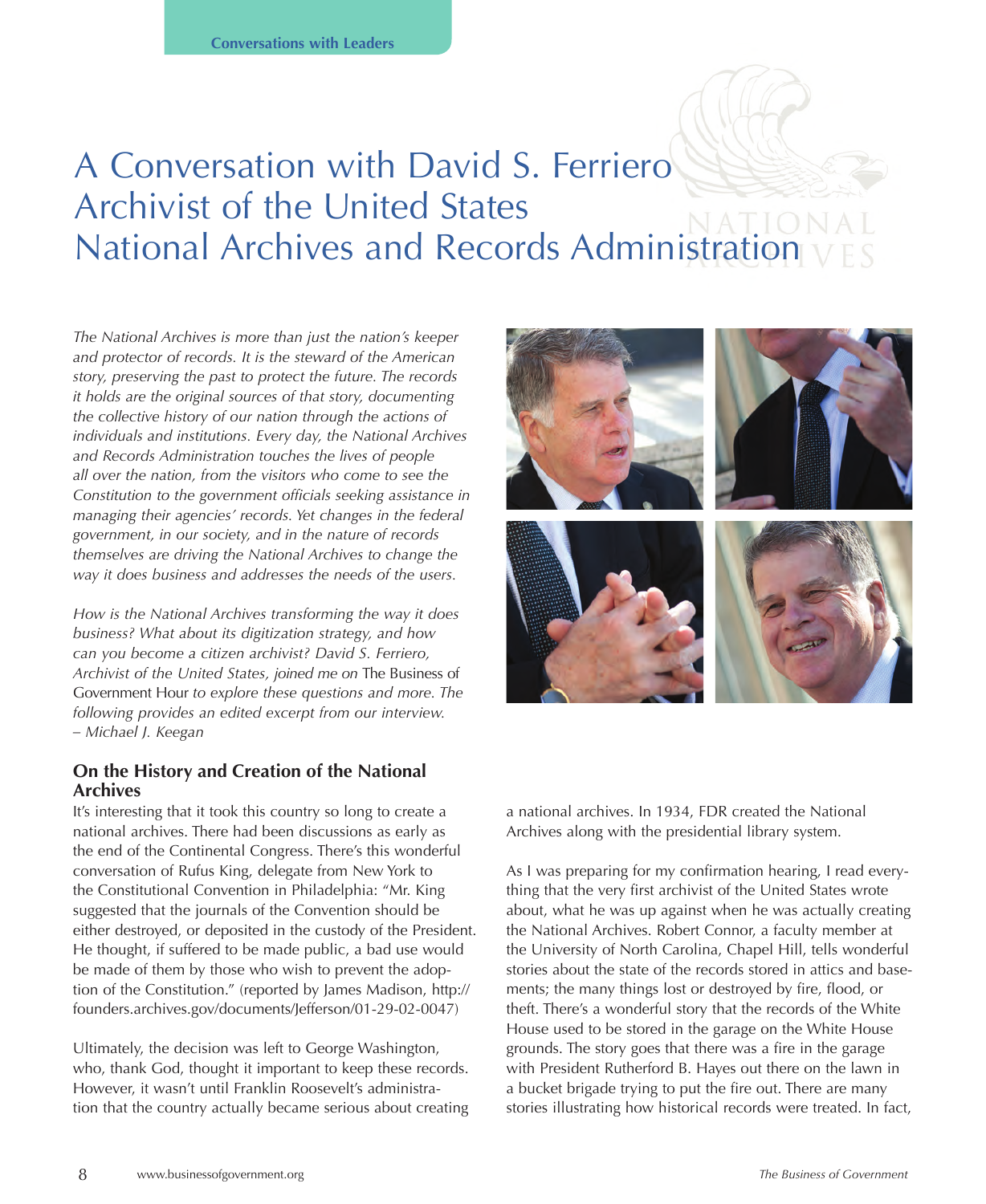the Declaration of Independence, the Constitution, and the Bill of Rights were spirited out of town the night before the British burned D.C. Given the circumstances, it's a miracle that these treasured pieces survived.

In the end, our collection starts with the journals of the Continental Congress, the oath of allegiance signed at Valley Forge by George Washington and his troops, all the way up to the tweets that are being created in the White House as we speak.

# **On the Mission of the National Archives and Records Administration**

We are responsible for the records of the country, so that means all the records of federal agencies in all three branches, Cabinet offices, and federal departments—about 275 agencies. At the National Archives, we preserve the past to protect the future. The records we hold are the original sources of the American story, documenting the collective history of our nation through the actions of individuals and institutions. It is a unique mission that is grounded in law and regulation. We're governed by the Federal Records Act. We are responsible for what's created in the White House under the Presidential Records Act with courtesy storage for the records of Congress and the Supreme Court. Congress owns their own records, but we provide storage and retrieval servicing. Similarly, the Supreme Court records are in our custody. We are responsible for the records management lifecycle from the creation of records to scheduling when these records become part of our collection or can be destroyed by the agencies.

Each federal agency creates a records schedule that describes the records they're creating. They work with my staff to create the records schedules. The records schedules describe how long the records stay in the agency and at what point the two to three percent that is of historic or legal value gets transferred to the National Archives. The transfer process is one that's managed by National Archives staff.

On the White House side, another group of staff works closely with the White House Office of Records Management to ensure the records are being created, captured, and preserved so that at the end of the administration, they get transferred to the National Archives. We are also responsible for ensuring that the gifts received by the president are recorded, and taken care of, so they can get transferred at the end of the administration also. At the end of an administration, actually during the inaugural ceremony, my staff is in the White House grabbing the records and transferring them



to temporary storage for the next presidential library. This describes the basic record-keeping piece of our mission.

We also have a role in managing classified records. The Information Security Oversight Office is responsible for classified information, monitoring, and working with the agencies around classification and how records are classified. Just after I started, the Office of Government and Information Services was established as the Freedom of Information Act (FOIA) ombudsman, serving the American public [and] helping resolve problems involving FOIA requests, so it's an additional responsibility that the Archives has taken on. We also have a grant-making function, the National Historical Publications and Records Commission, which provides grants to states and institutions to preserve, digitize, and make available their records.

## **On the Scale of Operations of the National Archives and Records Administration**

We have 44 facilities from Anchorage, Alaska, to Atlanta, Georgia, with a collection of about 12 billion pieces of paper at the moment, about 40 million photographs, miles and miles of film and video. The largest growing collection is electronic records, about 500 terabytes at the moment. We started collecting electronic records during the Reagan administration so between the Reagan and the Bush 41 administrations, we have about 2.5 million e-mail messages; Clinton White House, 20 million; George W. Bush, 210 million e-mail messages; so that tells you—gives you a snapshot of where we're going with that. There's about 3,200 staff in those 44 facilities, [with a] budget of about \$400 million.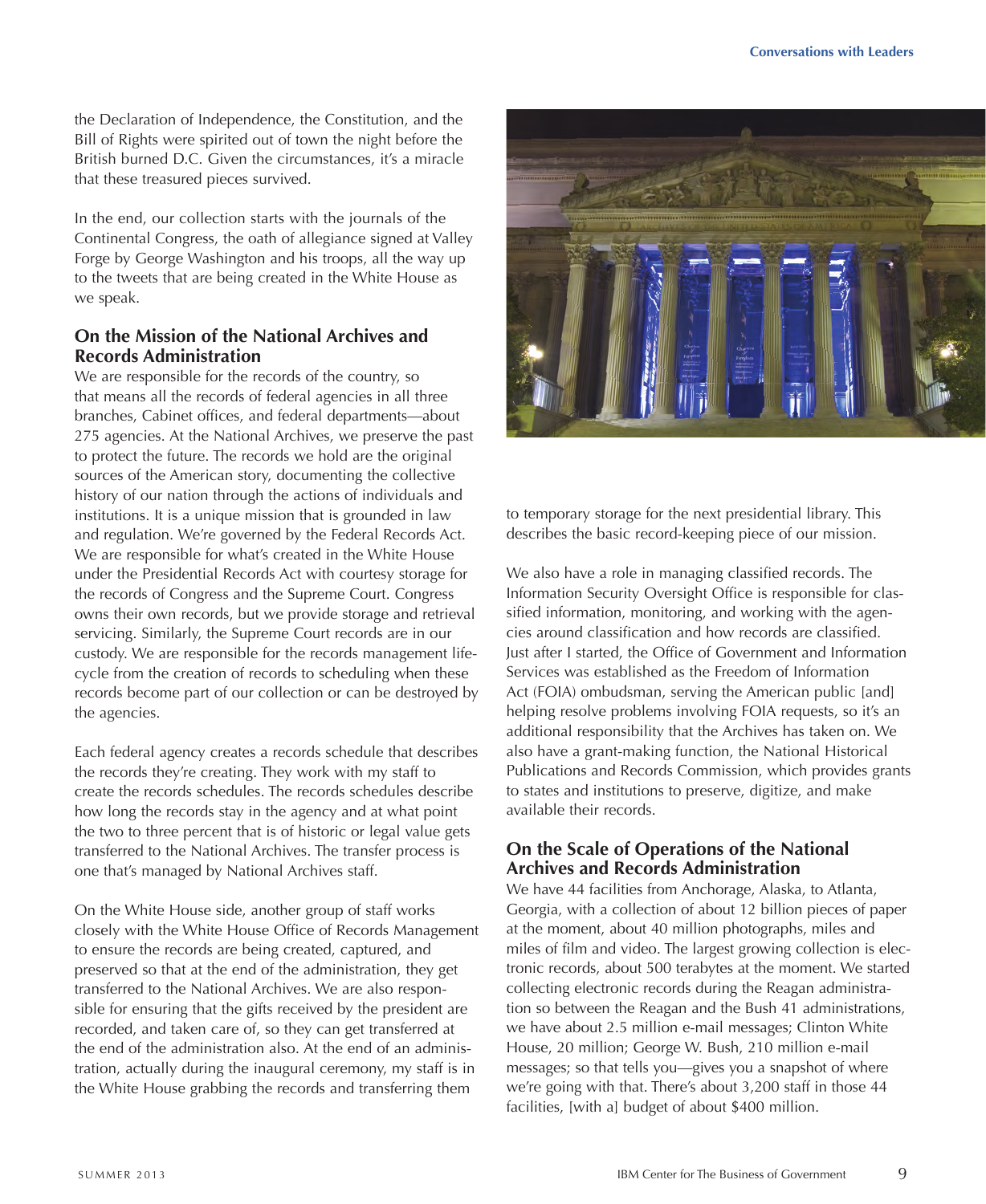# **On Transforming the National Archives and Records Administration**

NARA was organized geographically with a fair amount of repetitive operations and stovepiping. With this transformation effort, we reorganized around business lines rather than by geography; doing this permitted us to make better use of our resources. We are also creating new units of opportunities to support the work we're doing. In October 2012, we opened a new center for innovation that gives the NARA staff opportunities to work on specific ideas they may have for improving NARA services and processes. This is a new opportunity for our staff to be more involved in the work that they're doing; increasing staff involvement represents a key aspect of this transformation.

Another major goal of the agency's transformation is to make its services more user-friendly to the public. We

have pursued the use of social media in making this vision a reality. Our innovation hub also enables people from outside the agency to come in and work with us on research projects that are focused on improving access to government information and records.

## **On the Rise of the Electronic Records Environment**

Our mandate is to collect, protect, and encourage the use of the records of the government so that people have the opportunity to primarily hold the government accountable while learning from our past as we make decisions about the future.

As a result, we are crafting a strategy that is based on rethinking the concept of records, asking questions such as: What is a record? What needs to be preserved? How are records in new formats to be preserved and made available in 100 years and more? Each one of these strategic questions

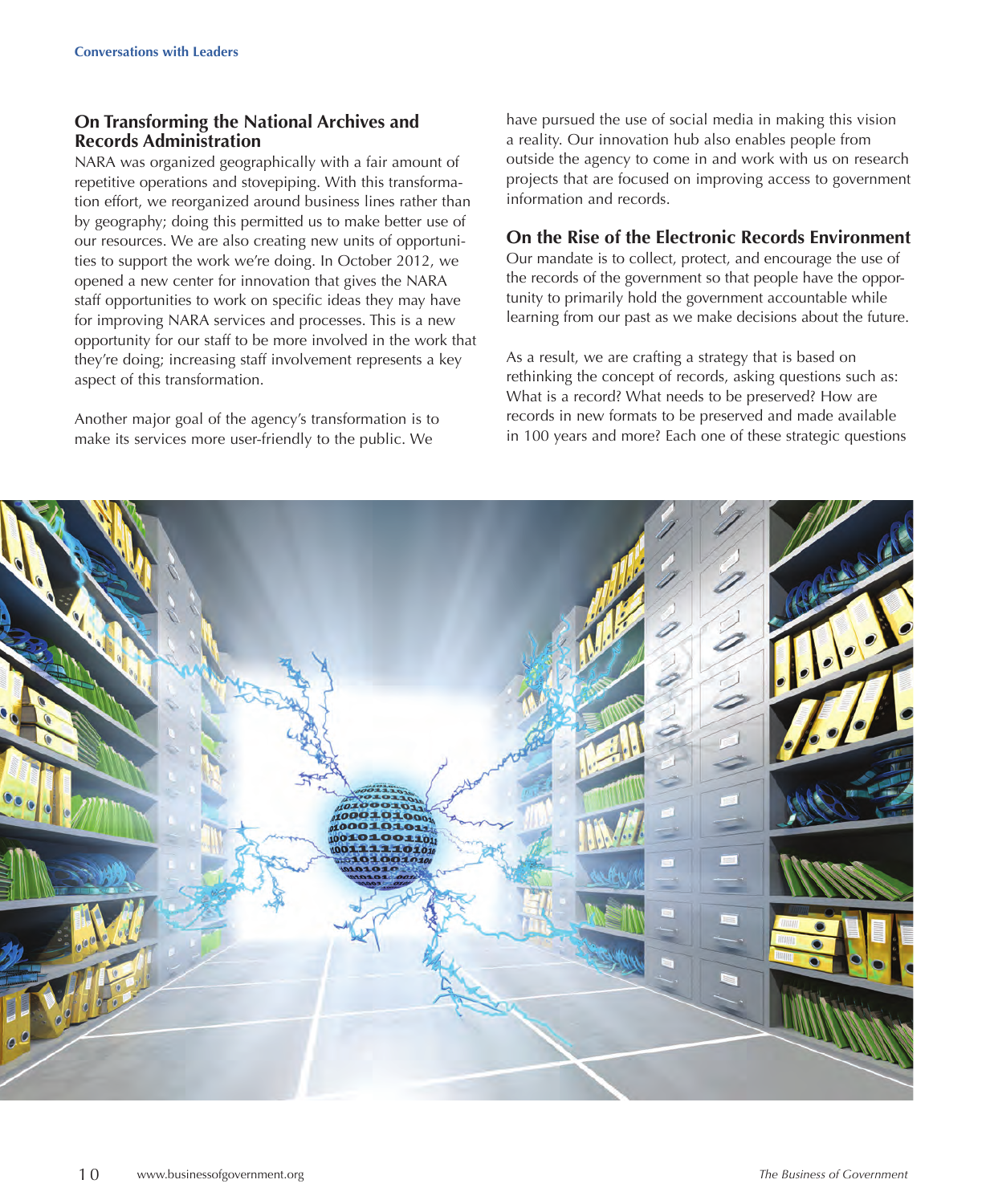"I am very proud of the success of the Citizen Archivist Initiative. In December 2012, we received the Walter Gellhorn Innovation Award from the Administrative Conference of the United States (ACUS), recognizing our effort to transform the agency's relationship with the public through crowdsourcing projects."



has a separate set of strategies involved. For instance, the preservation piece of it is huge even with paper, but when you bring in preserving electronic information it becomes much more complicated. There are many obsolete formats that need to be preserved. We have a tremendous number of NASA records in an old programming system, EBCDIC. No one uses EBCDIC anymore. We need that ability to translate and migrate these old formats. Just think of the word processing systems that have disappeared and all of the e-mail from as far back as the Reagan administration. The attachments to those e-mails need preservation attention.

## **On the Challenges of Archiving Electronic Records**

It's clear that the biggest challenge we face is electronic records, electronic records, and electronic records. Across the entire federal government, the transformative use of information and networking technology to carry out governmental functions is creating both challenges and opportunities for the National Archives and how we conduct business. Having the ability to manage, use, find, share, and appropriately dispose of electronic records is becoming a vital element of our mission. Given the magnitude of what we're facing, the transition from paper to electronic formats makes the paper environment look really good.

It's ensuring that the agencies are using technology in a way that ensures the records are going to be available 100 years from now. We need to make sure that people can have the same opportunity to hold the government accountable and learn about the history of the country through these records. It's ensuring that these records are being created in the appropriate way and preserved, taken care of, and transferred to the National Archives at the appropriate time. As an example, though this is just a little piece of a huge, complex issue: those records schedules that I talked about earlier specify how many years the records are kept in the agency. For some agencies, it's 20 or 30 years that the records stay within the agency. This works in a paper environment, but it doesn't work as well in an electronic

environment. It makes me really nervous to think about 30 year's worth of electronic records outside of the National Archives—changes in technology, just the ability to read those over time is a huge challenge.

We have created the Electronic Records Archives (ERA) which is the system that ingests those two to three percent of the permanent electronic records at the appropriate time. We're incredibly fortunate to have the attention of this administration around records management. In November 2011 the president issued a memorandum on records management, which authorized me and the director of the Office of Management and Budget (OMB) to issue a directive with a set of requirements for each agency, especially around electronic records. It's the first time since the Truman administration that a president has gotten involved in records management; it's really an exciting time for us, and I'm confident that we're going to nail this one.

## **On Forging a 21st Century Records Management Framework**

If you're serious about open government, then the only way you're going to have an open government is if you have good records. Since the records management process regulations are dated and largely crafted for a paper-based records environment, it's important for us to have the authority to move forward, revamp the records management system, and … meet the challenges of today's environment. The presidential memorandum on managing government records marked the beginning of the administration's government-wide effort to reform records management policies and practices and to develop a 21st-century framework for the management of government records. The memorandum authorized the creation of the Managing Government Records Directive that spells out a set of requirements for every agency to work towards a unified electronic records future.

The very first thing the directive does is to require every agency to identify a senior official responsible for records.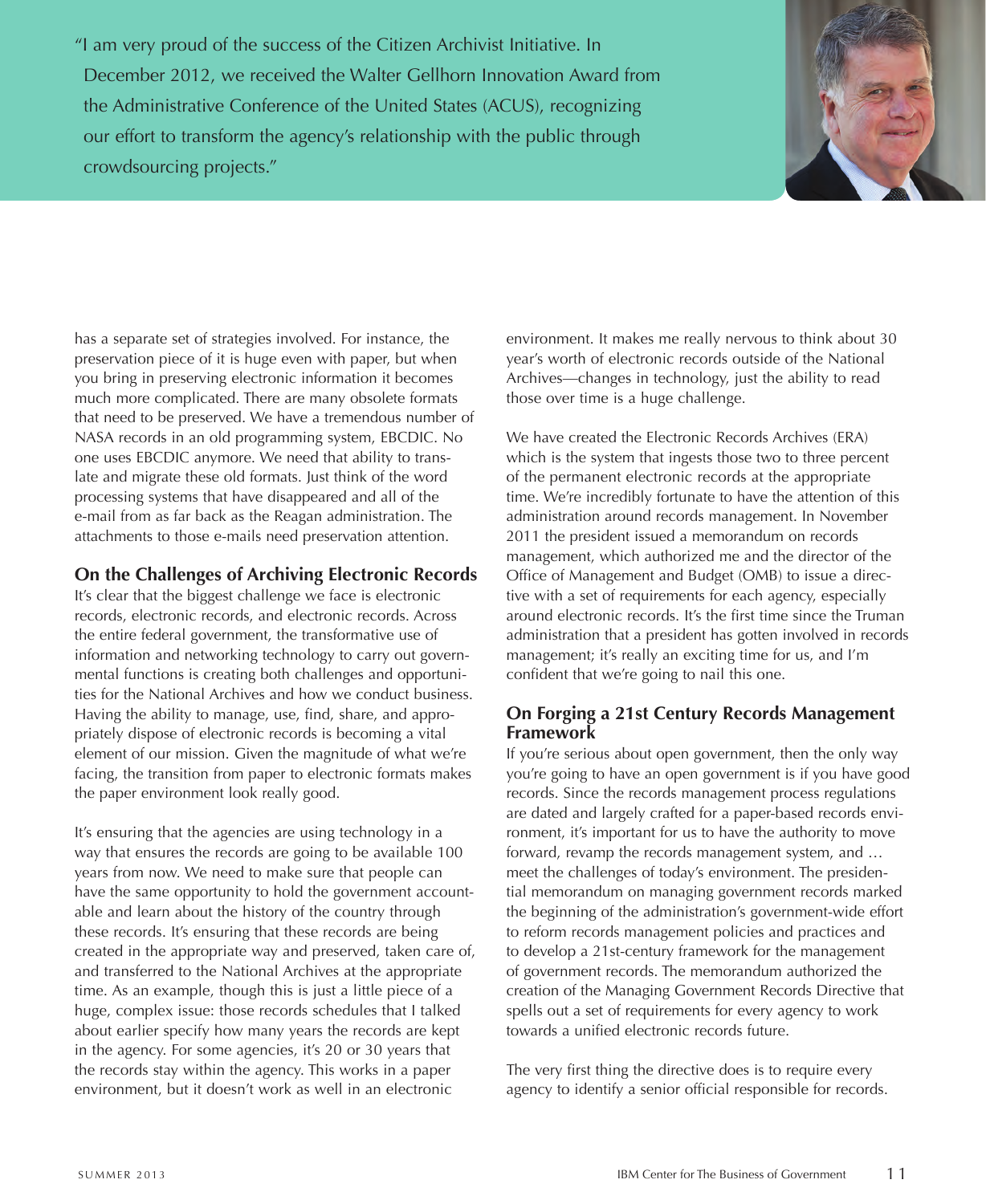